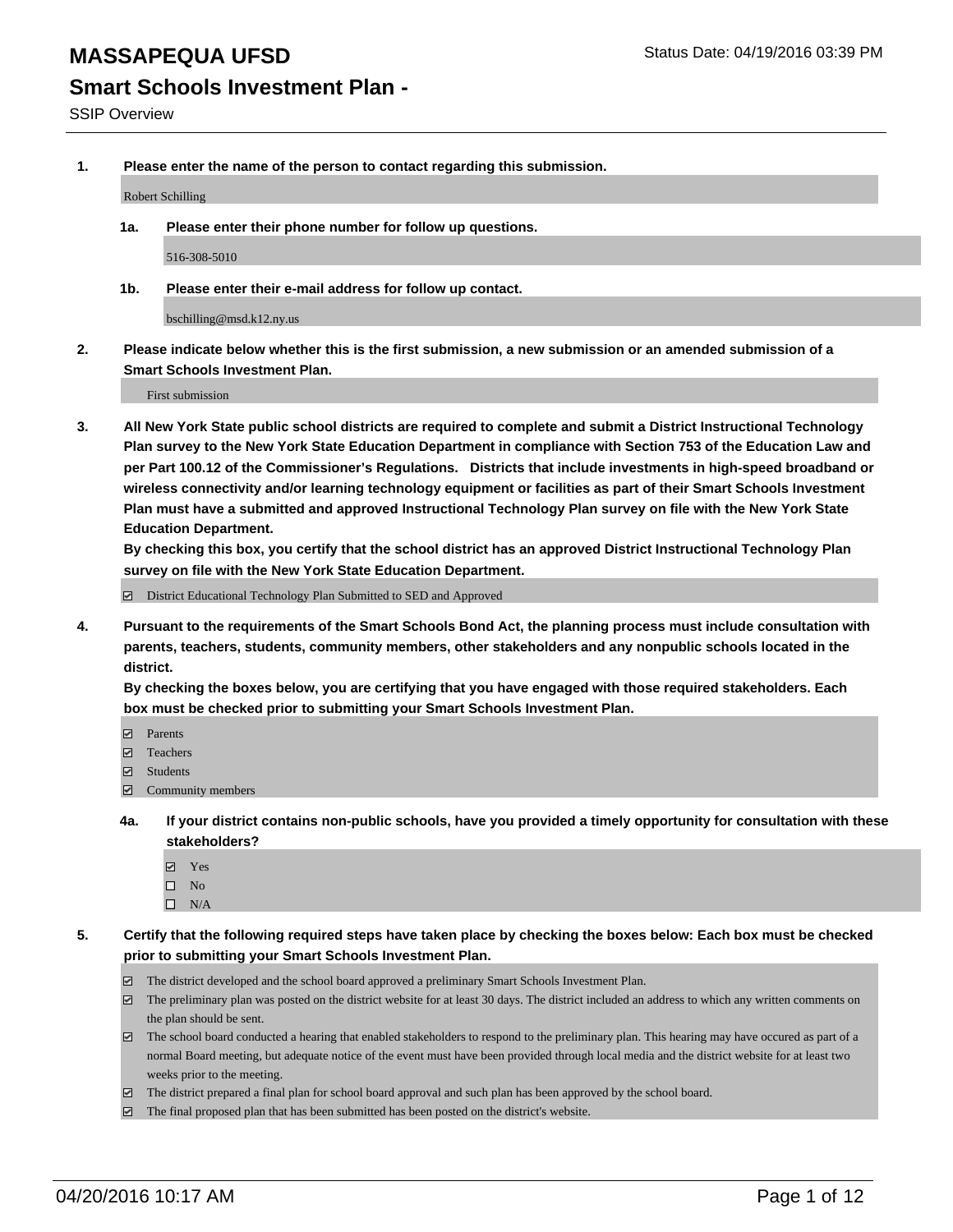## **Smart Schools Investment Plan -**

SSIP Overview

**5a. Please upload the proposed Smart Schools Investment Plan (SSIP) that was posted on the district's website. Note that this should be different than your recently submitted Educational Technology Survey. The Final SSIP, as approved by the School Board, should also be posted on the website and remain there during the course of the projects contained therein.**

smartschools application - (1).pdf

**6. Please enter an estimate of the total number of students and staff that will benefit from this Smart Schools Investment Plan based on the cumulative projects submitted to date.**

7,900

**7. An LEA/School District may partner with one or more other LEA/School Districts to form a consortium to pool Smart Schools Bond Act funds for a project that meets all other Smart School Bond Act requirements. Each school district participating in the consortium will need to file an approved Smart Schools Investment Plan for the project and submit a signed Memorandum of Understanding that sets forth the details of the consortium including the roles of each respective district.**

 $\Box$  The district plans to participate in a consortium to partner with other school district(s) to implement a Smart Schools project.

**8. Please enter the name and 6-digit SED Code for each LEA/School District participating in the Consortium.**

| Partner LEA/District | <b>ISED BEDS Code</b> |
|----------------------|-----------------------|
| (No Response)        | (No Response)         |

**9. Please upload a signed Memorandum of Understanding with all of the participating Consortium partners.**

(No Response)

**10. Your district's Smart Schools Bond Act Allocation is:**

\$2,650,127

**11. Enter the budget sub-allocations by category that you are submitting for approval at this time. If you are not budgeting SSBA funds for a category, please enter 0 (zero.) If the value entered is \$0, you will not be required to complete that survey question.**

|                                       | Sub-<br>Allocations |
|---------------------------------------|---------------------|
| <b>School Connectivity</b>            | 2,085,677           |
| Connectivity Projects for Communities | 0                   |
| <b>Classroom Technology</b>           | 0                   |
| Pre-Kindergarten Classrooms           | 0                   |
| Replace Transportable Classrooms      | 0                   |
| High-Tech Security Features           | 0                   |
| <b>Totals:</b>                        | 2,085,677.00        |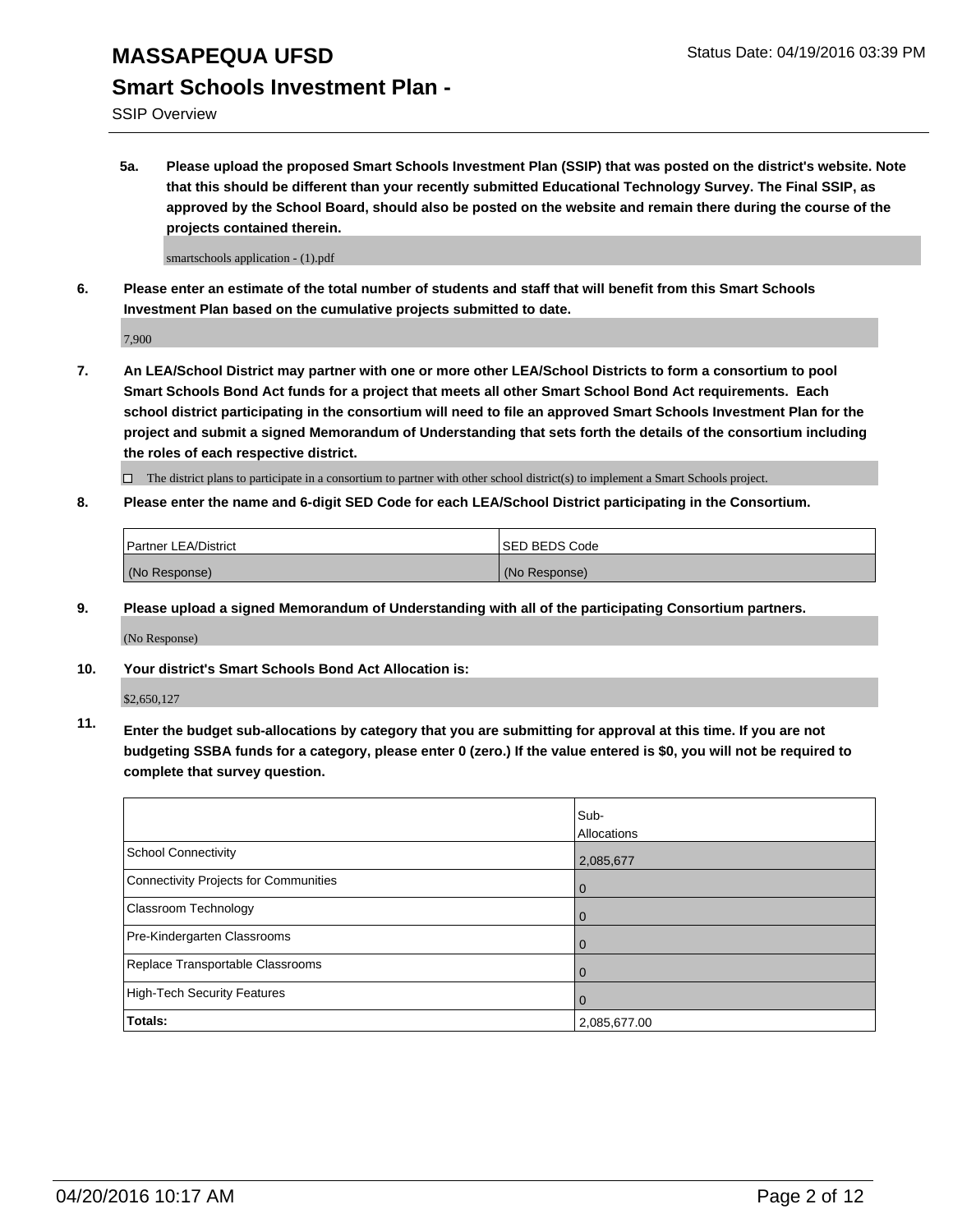School Connectivity

- **1. In order for students and faculty to receive the maximum benefit from the technology made available under the Smart Schools Bond Act, their school buildings must possess sufficient connectivity infrastructure to ensure that devices can be used during the school day. Smart Schools Investment Plans must demonstrate that:**
	- **sufficient infrastructure that meets the Federal Communications Commission's 100 Mbps per 1,000 students standard currently exists in the buildings where new devices will be deployed, or**
	- **is a planned use of a portion of Smart Schools Bond Act funds, or**
	- **is under development through another funding source.**

**Smart Schools Bond Act funds used for technology infrastructure or classroom technology investments must increase the number of school buildings that meet or exceed the minimum speed standard of 100 Mbps per 1,000 students and staff within 12 months. This standard may be met on either a contracted 24/7 firm service or a "burstable" capability. If the standard is met under the burstable criteria, it must be:**

**1. Specifically codified in a service contract with a provider, and**

**2. Guaranteed to be available to all students and devices as needed, particularly during periods of high demand, such as computer-based testing (CBT) periods.**

**Please describe how your district already meets or is planning to meet this standard within 12 months of plan submission.**

The two projects noted in this plan provide the necessary infrastructure backbone to support bandwidth of this magnitude. Similarly, the District has recently upgraded other necessary infrastructure components, such as its firewall, core main building switches, server farm, and fail-over capabilities to live back-ups.

The District also plans on increasing our bandwidth from the current 500Mbps to 800Mbps in the 2016-17 school year, which will meet this standard.

- **1a. If a district believes that it will be impossible to meet this standard within 12 months, it may apply for a waiver of this requirement, as described on the Smart Schools website. The waiver must be filed and approved by SED prior to submitting this survey.**
	- By checking this box, you are certifying that the school district has an approved waiver of this requirement on file with the New York State Education Department.

## **2. Connectivity Speed Calculator (Required)**

|                  | Number of<br><b>Students</b> | Multiply by<br>100 Kbps | Divide by 1000 Current Speed<br>Ito Convert to<br>Required<br>l Speed in Mb | lin Mb | Expected<br>Speed to be<br>Attained Within Required<br>12 Months | Expected Date<br><b>When</b><br>Speed Will be<br>Met |
|------------------|------------------------------|-------------------------|-----------------------------------------------------------------------------|--------|------------------------------------------------------------------|------------------------------------------------------|
| Calculated Speed | 7.126                        | 712,600                 | 712.6                                                                       | 500    | 800                                                              | 6/15/2016                                            |

#### **3. Briefly describe how you intend to use Smart Schools Bond Act funds for high-speed broadband and/or wireless connectivity projects in school buildings.**

We plan on using these resources for two initiatives:

- 1. Replace existing 1Gb network switch infrastructure at the end of its useful life with newer, faster 10Gb Power-Over-Ethernet (POE) model switches. This will be done District-wide, and also include some closet upgrades
- The existing wireless infrastructure in our elementary buildings provides only "basic" coverage that will not be able to support growing initiatives 2. that make use of mobile technologies. As such, we will build out the wireless infrastructure in each of our elementary buildings to provide for density coverage.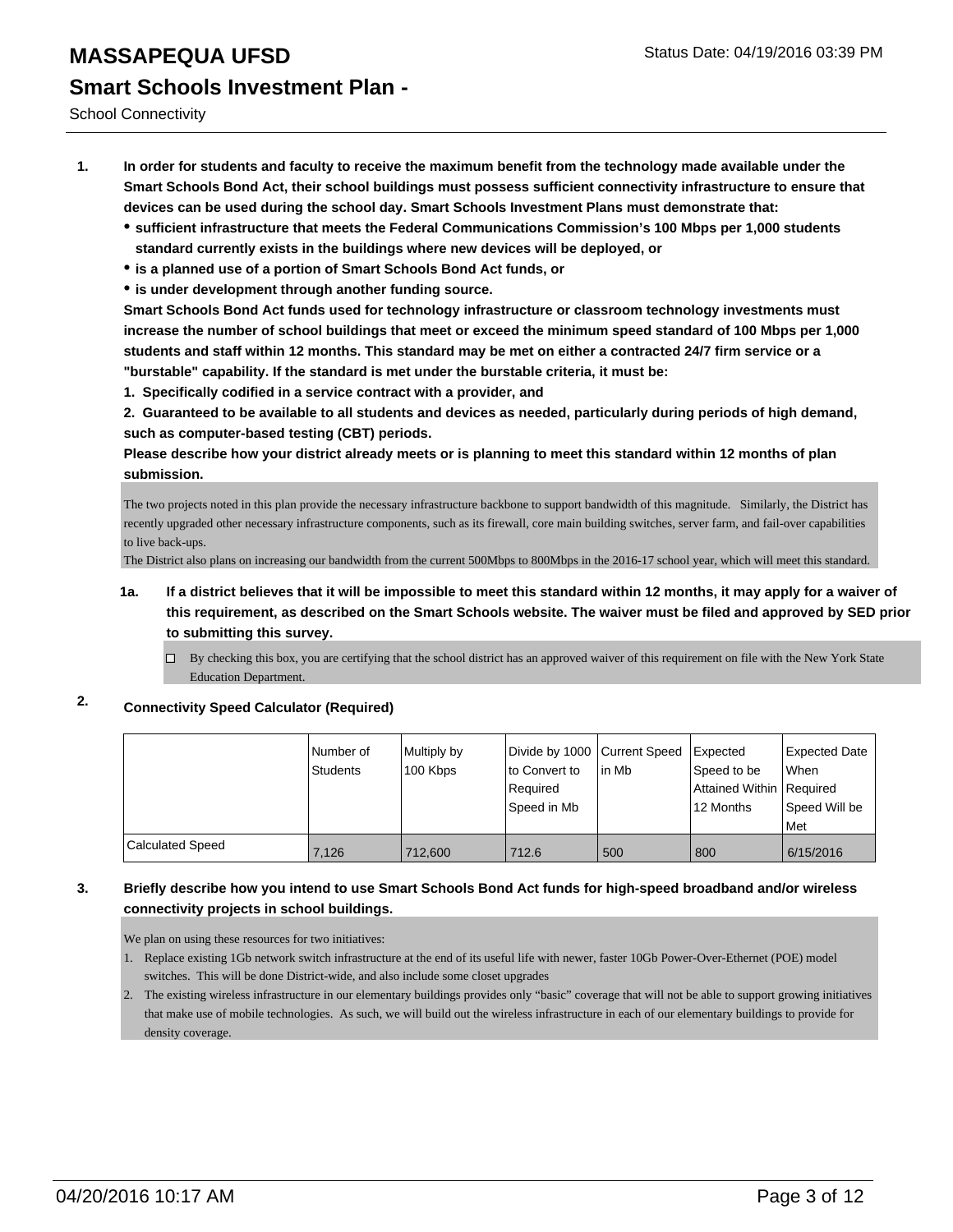School Connectivity

**4. Briefly describe the linkage between the district's District Instructional Technology Plan and the proposed projects. (There should be a link between your response to this question and your response to Question 1 in Part E. Curriculum and Instruction "What are the district's plans to use digital connectivity and technology to improve teaching and learning?)**

Our District Instructional Technology Plan refers to the regular use by students and staff of cloud-based digital tools, such as Google Apps & our learning management system, Haiku. In this regard, we have invested heavily in our secondary buildings in the value of mobile technologies and their ability to transform teaching and learning. Building out the wireless infrastructure in our elementary buildings and upgrading our switch infrastructure District-wide will establish the network backbone necessary to support these initiatives in all grades K-12, including our special needs population.

**5. If the district wishes to have students and staff access the Internet from wireless devices within the school building, or in close proximity to it, it must first ensure that it has a robust Wi-Fi network in place that has sufficient bandwidth to meet user demand.**

#### **Please describe how you have quantified this demand and how you plan to meet this demand.**

Prior to implementing our 1:1 technology program in grades 7-12 in 2014, we invested heavily in expanding the density of wireless capacity and coverage in our three secondary buildings. This involved installation of a wireless access point in each instructional space, installation of highavailability wireless controllers, installation of a more robust firewall with active fail-over capabilities, replacement of our 1Gb core mdf switches in these buildings with more robust 10gb models, and increasing our bandwidth availability to 500Mbps.

Well over one year into the initiative, we currently have deployed 2,250 Chromebooks in a 1:1 model in our secondary buildings. At any given point in an instructional day, we are averaging approximately 1,000 simultaneous Chromebook users and 290Mbps of bandwidth usage District-wide. Users are reporting excellent network responsiveness with in our secondary buildings where we have high-density wireless coverage. Average DNS resolution times on our Chromebooks of 30.67 milliseconds and HTTP response times of 37.67 milliseconds support these reports. Expansion of the 1:1 model to three additional secondary grade levels in September, 2016 is anticipated to increase our bandwidth requirements by 60%. While this still falls within our existing bandwidth availability, the District plans on budgeting for an increase to the '100Mbps per 1,000 students' standard in 2016-17 school year.

The two projects noted in our plan are designed to round out the wireless density in our elementary buildings at the same level as our secondary buildings, as well as establish a more robust intermediary switch infrastructure district-wide to guard against bottlenecks & provide a firm foundation for future growth with mobile technologies.

**6. As indicated on Page 5 of the guidance, the Office of Facilities Planning will have to conduct a preliminary review of all capital projects, including connectivity projects.**

| Project Number        |  |
|-----------------------|--|
|                       |  |
| 28-05-23-03-7-999-007 |  |
|                       |  |

**7. Certain high-tech security and connectivity infrastructure projects may be eligible for an expedited review process as determined by the Office of Facilities Planning.**

#### **Was your project deemed eligible for streamlined review?**

No

**8. Include the name and license number of the architect or engineer of record.**

| Name           | License Number |
|----------------|----------------|
| Joseph L. Mile | 28771          |

### **9. If you are submitting an allocation for School Connectivity complete this table. Note that the calculated Total at the bottom of the table must equal the Total allocation for this category that you entered in the SSIP Overview overall budget.**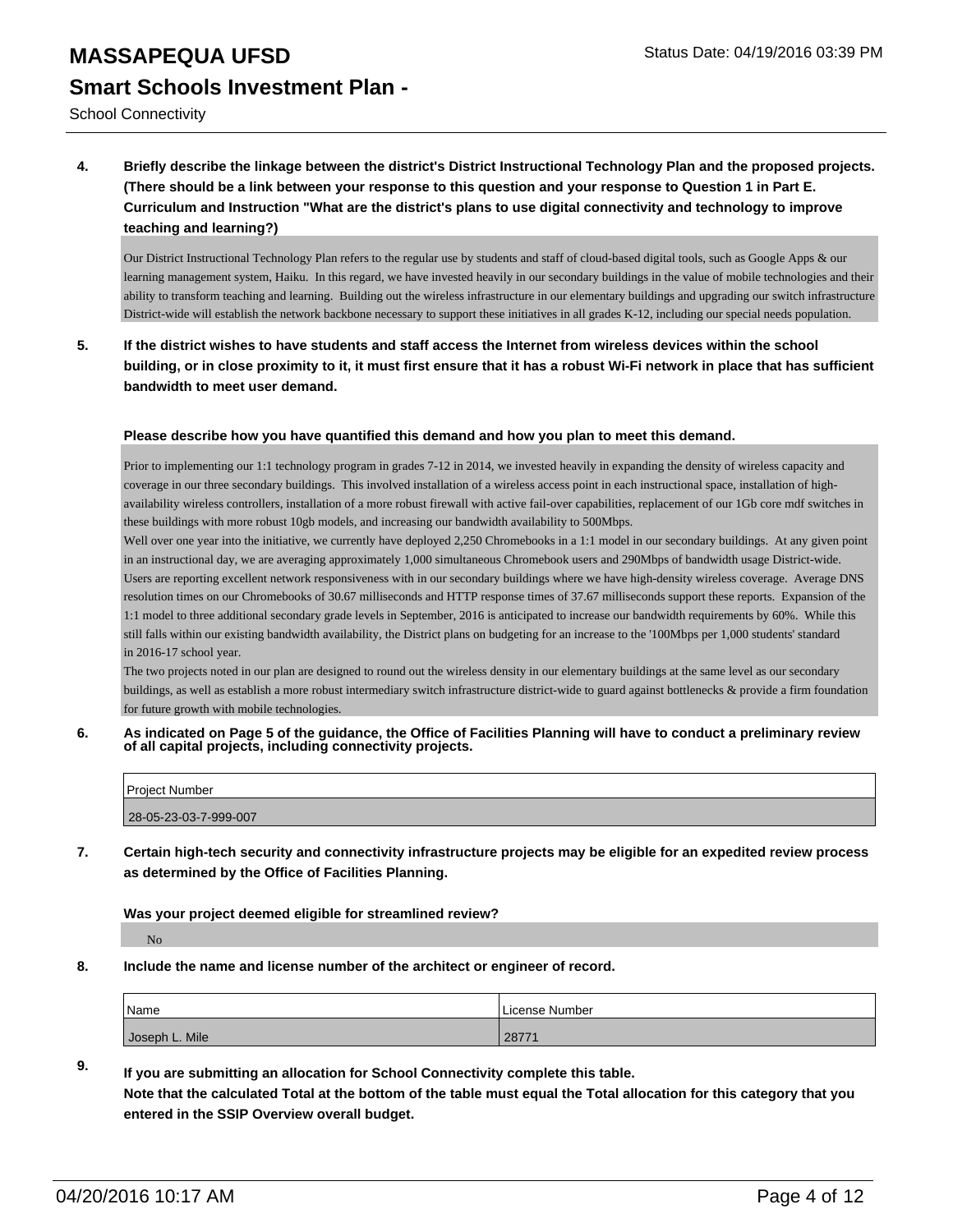## **Smart Schools Investment Plan -**

School Connectivity

|                                            | Sub-<br><b>Allocation</b> |
|--------------------------------------------|---------------------------|
| Network/Access Costs                       | l 0                       |
| <b>Outside Plant Costs</b>                 | l 0                       |
| School Internal Connections and Components | 1,514,840                 |
| Professional Services                      | 509,637                   |
| Testing                                    | $\overline{0}$            |
| Other Upfront Costs                        | 61,200                    |
| <b>Other Costs</b>                         | l 0                       |
| Totals:                                    | 2,085,677.00              |

| Select the allowable expenditure                              | Item to be purchased                  | Quantity | Cost per Item | <b>Total Cost</b> |
|---------------------------------------------------------------|---------------------------------------|----------|---------------|-------------------|
| type.                                                         |                                       |          |               |                   |
| Repeat to add another item under                              |                                       |          |               |                   |
| each type.                                                    |                                       |          |               |                   |
| <b>Connections/Components</b>                                 | 10GB switches                         | 136      | 7,233         | 983,688           |
| <b>Connections/Components</b>                                 | 10GE network modules                  | 136      | 1,411         | 191,896           |
| <b>Connections/Components</b>                                 | uninterruptible power supplies 3000VA | 40       | 2,153         | 86,120            |
| <b>Connections/Components</b>                                 | uninterruptible power supplies 5000VA | 10       | 5,711         | 57,110            |
| <b>Connections/Components</b>                                 | wall mount rack enclosures            | 2        | 415           | 830               |
| <b>Connections/Components</b>                                 | wireless access points                | 232      | 698           | 161,936           |
| <b>Connections/Components</b><br>wireless controllers         |                                       | 2        | 16,630        | 33.260            |
| <b>Professional Services</b>                                  | switch configuration/installation     | 1        | 198,886       | 198,886           |
| <b>Professional Services</b>                                  | WAP cabling/installation              | 1        | 99,825        | 99,825            |
| <b>Professional Services</b>                                  | <b>WAP</b> configuration              |          | 103,126       | 103,126           |
| <b>Architectural Services</b><br><b>Professional Services</b> |                                       |          | 107,800       | 107,800           |
| <b>Other Upfront Costs</b>                                    | Assorted cables/mounts/supplies       |          | 61,200        | 61,200            |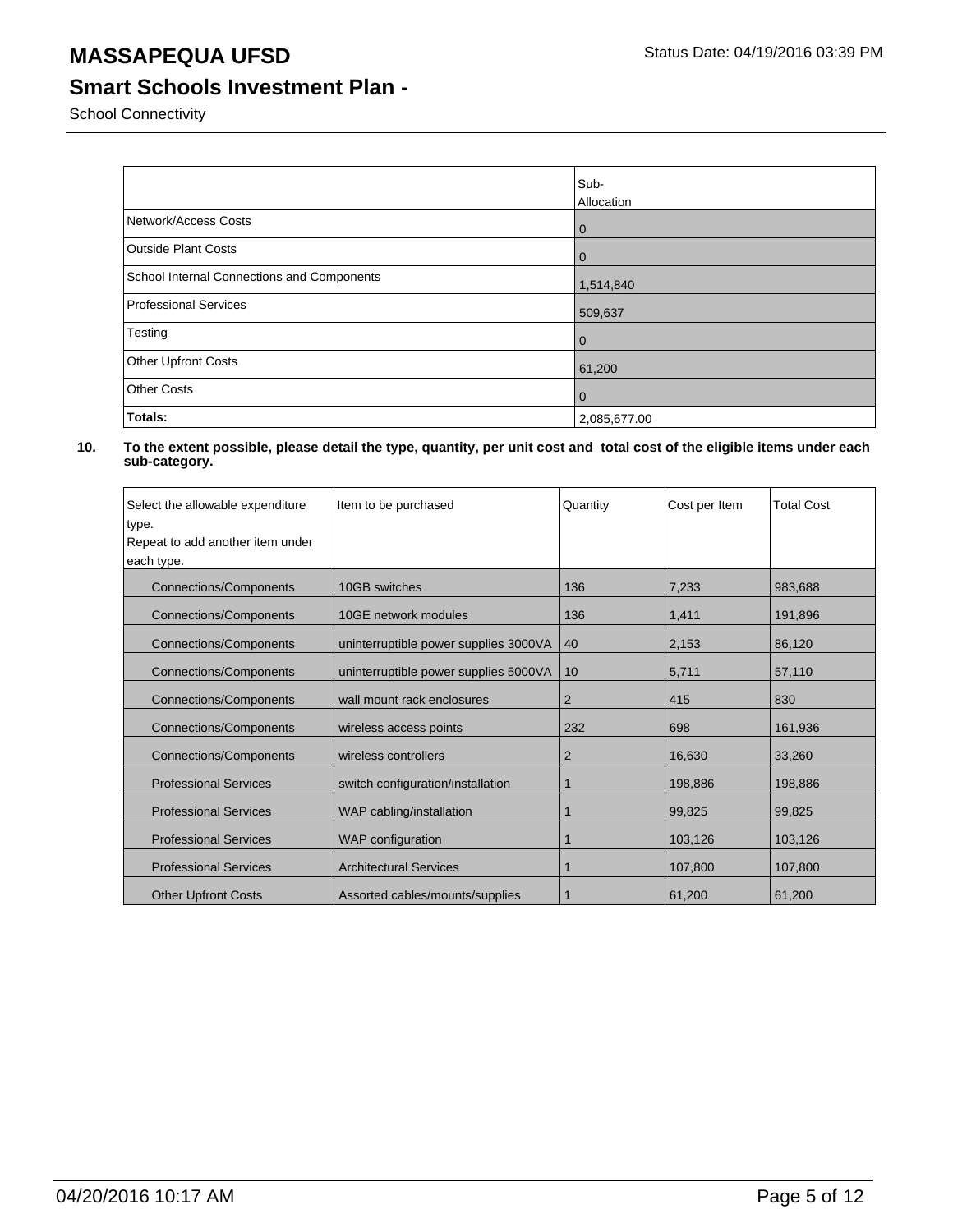## **Smart Schools Investment Plan -**

Community Connectivity (Broadband and Wireless)

**1. Briefly describe how you intend to use Smart Schools Bond Act funds for high-speed broadband and/or wireless connectivity projects in the community.**

(No Response)

**2. Please describe how the proposed project(s) will promote student achievement and increase student and/or staff access to the Internet in a manner that enhances student learning and/or instruction outside of the school day and/or school building.**

(No Response)

**3. Community connectivity projects must comply with all the necessary local building codes and regulations (building and related permits are not required prior to plan submission).**

 $\Box$  I certify that we will comply with all the necessary local building codes and regulations.

**4. Please describe the physical location of the proposed investment.**

(No Response)

**5. Please provide the initial list of partners participating in the Community Connectivity Broadband Project, along with their Federal Tax Identification (Employer Identification) number.**

| <b>Project Partners</b> | <b>IFederal ID#</b> |
|-------------------------|---------------------|
| (No Response)           | (No Response)       |

**6. If you are submitting an allocation for Community Connectivity, complete this table.**

**Note that the calculated Total at the bottom of the table must equal the Total allocation for this category that you entered in the SSIP Overview overall budget.**

|                                    | Sub-Allocation |
|------------------------------------|----------------|
| Network/Access Costs               | (No Response)  |
| Outside Plant Costs                | (No Response)  |
| <b>Tower Costs</b>                 | (No Response)  |
| <b>Customer Premises Equipment</b> | (No Response)  |
| Professional Services              | (No Response)  |
| Testing                            | (No Response)  |
| <b>Other Upfront Costs</b>         | (No Response)  |
| Other Costs                        | (No Response)  |
| Totals:                            |                |

| Select the allowable expenditure | litem to be purchased | Quantity      | Cost per Item | <b>Total Cost</b> |
|----------------------------------|-----------------------|---------------|---------------|-------------------|
| type.                            |                       |               |               |                   |
| Repeat to add another item under |                       |               |               |                   |
| each type.                       |                       |               |               |                   |
| (No Response)                    | (No Response)         | (No Response) | (No Response) | (No Response)     |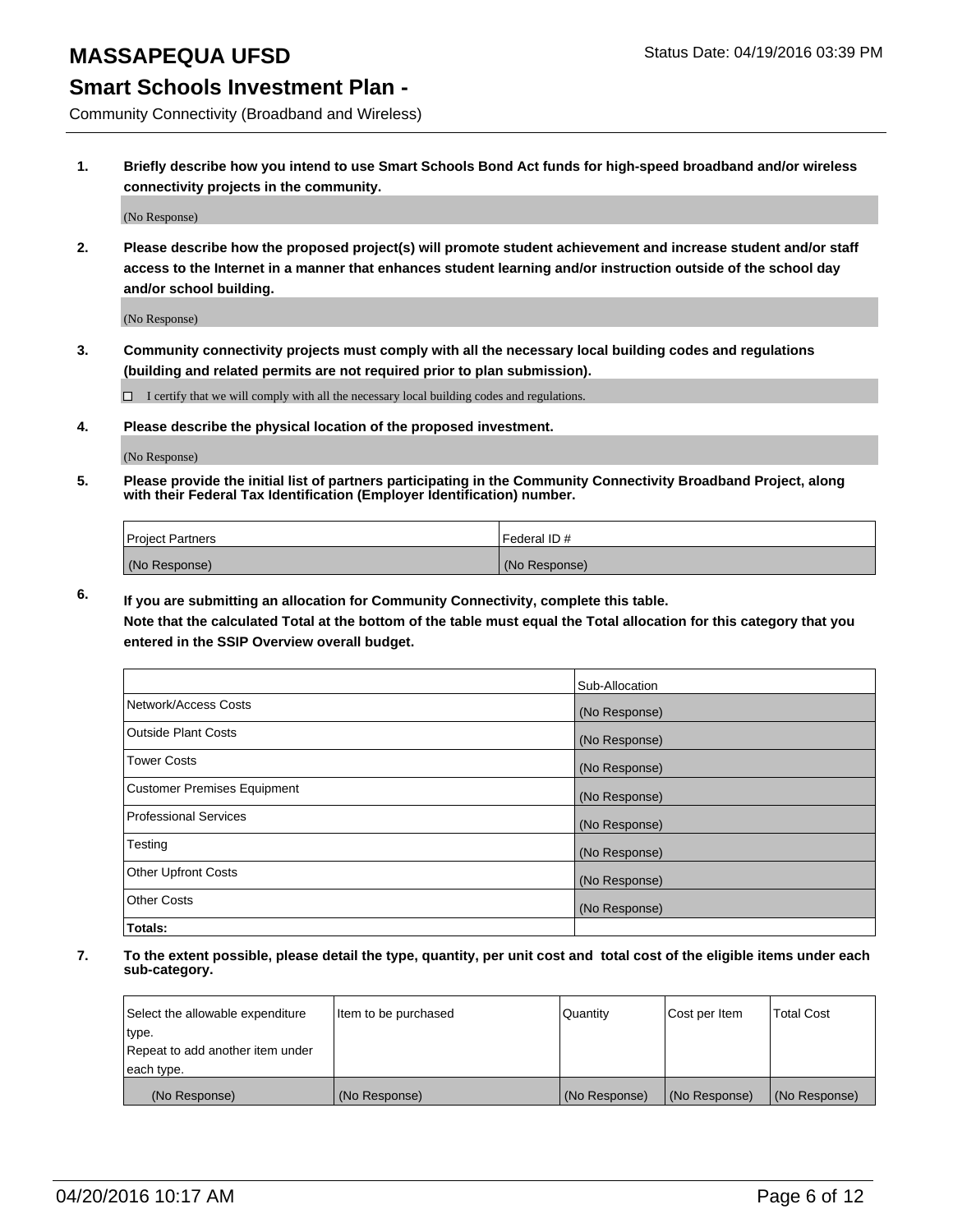#### Classroom Learning Technology

**1. In order for students and faculty to receive the maximum benefit from the technology made available under the Smart Schools Bond Act, their school buildings must possess sufficient connectivity infrastructure to ensure that devices can be used during the school day. Smart Schools Investment Plans must demonstrate that sufficient infrastructure that meets the Federal Communications Commission's 100 Mbps per 1,000 students standard currently exists in the buildings where new devices will be deployed, or is a planned use of a portion of Smart Schools Bond Act funds, or is under development through another funding source.**

**Smart Schools Bond Act funds used for technology infrastructure or classroom technology investments must increase the number of school buildings that meet or exceed the minimum speed standard of 100 Mbps per 1,000 students and staff within 12 months. This standard may be met on either a contracted 24/7 firm service or a "burstable" capability. If the standard is met under the burstable criteria, it must be:**

**1. Specifically codified in a service contract with a provider, and**

**2. Guaranteed to be available to all students and devices as needed, particularly during periods of high demand, such as computer-based testing (CBT) periods.**

**Please describe how your district already meets or is planning to meet this standard within 12 months of plan submission.**

(No Response)

**1a. If a district believes that it will be impossible to meet this standard within 12 months, it may apply for a waiver of this requirement, as described on the Smart Schools website. The waiver must be filed and approved by SED prior to submitting this survey.**

 $\Box$  By checking this box, you are certifying that the school district has an approved waiver of this requirement on file with the New York State Education Department.

## **2. Connectivity Speed Calculator (Required)**

|                         | i Number of<br><b>Students</b> | Multiply by<br>100 Kbps | Divide by 1000 Current Speed<br>to Convert to<br>Required<br>Speed in Mb | in Mb            | Expected<br>Speed to be<br>Attained Within Required<br>12 Months | <b>Expected Date</b><br>l When<br>Speed Will be<br>Met |
|-------------------------|--------------------------------|-------------------------|--------------------------------------------------------------------------|------------------|------------------------------------------------------------------|--------------------------------------------------------|
| <b>Calculated Speed</b> | (No<br>Response)               | (No Response)           | (No<br>Response)                                                         | (No<br>Response) | (No<br>Response)                                                 | (No<br>Response)                                       |
| Totals:                 |                                |                         |                                                                          |                  |                                                                  |                                                        |

**3. If the district wishes to have students and staff access the Internet from wireless devices within the school building, or in close proximity to it, it must first ensure that it has a robust Wi-Fi network in place that has sufficient bandwidth to meet user demand.**

**Please describe how you have quantified this demand and how you plan to meet this demand.**

(No Response)

**4. All New York State public school districts are required to complete and submit an Instructional Technology Plan survey to the New York State Education Department in compliance with Section 753 of the Education Law and per Part 100.12 of the Commissioner's Regulations.**

**Districts that include educational technology purchases as part of their Smart Schools Investment Plan must have a submitted and approved Instructional Technology Plan survey on file with the New York State Education Department.**

 $\Box$  By checking this box, you are certifying that the school district has an approved Instructional Technology Plan survey on file with the New York State Education Department.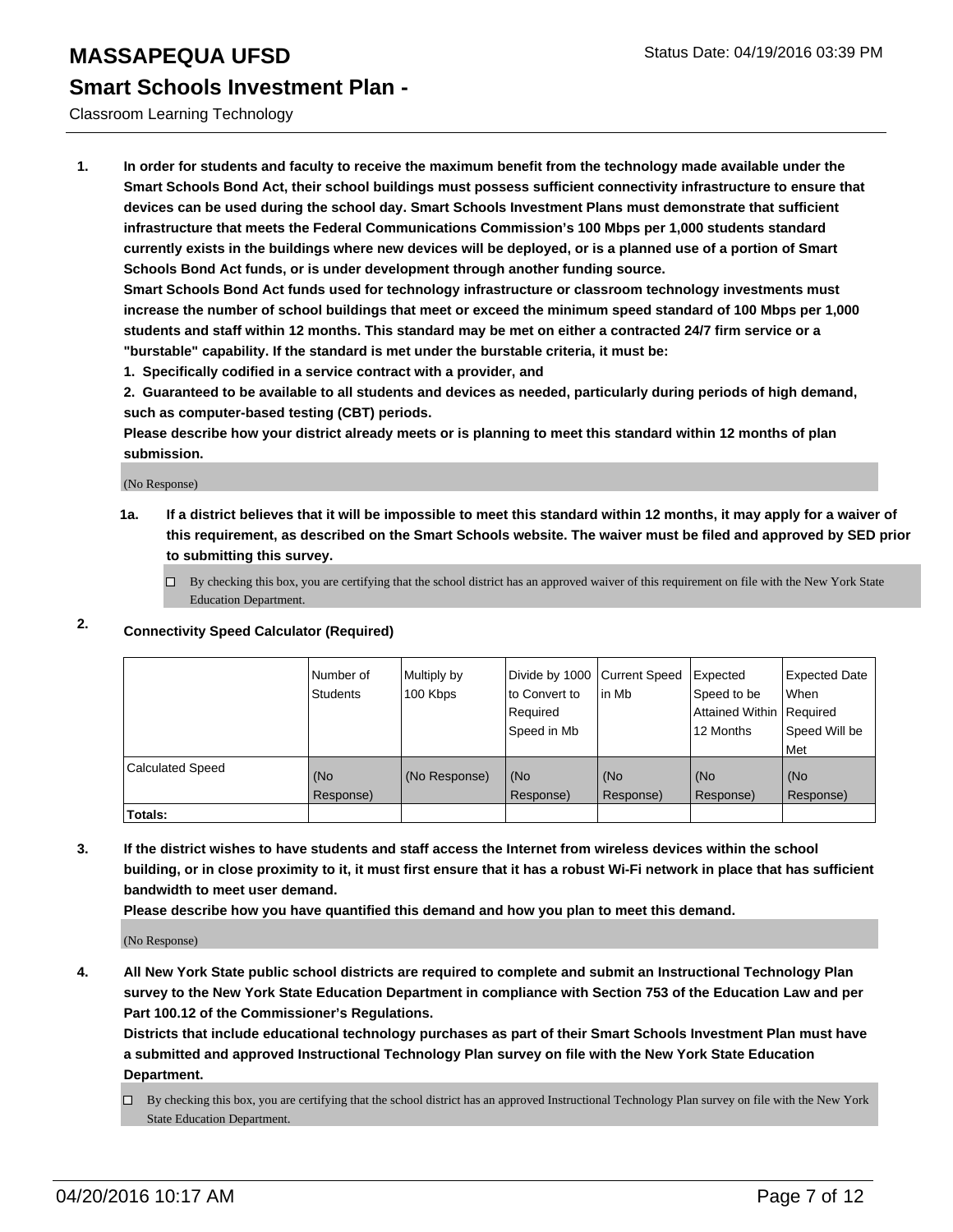# **Smart Schools Investment Plan -**

#### Classroom Learning Technology

**5. Describe the devices you intend to purchase and their compatibility with existing or planned platforms or systems. Specifically address the adequacy of each facility's electrical, HVAC and other infrastructure necessary to install and support the operation of the planned technology.**

(No Response)

- **6. Describe how the proposed technology purchases will:**
	- **> enhance differentiated instruction;**
	- **> expand student learning inside and outside the classroom;**
	- **> benefit students with disabilities and English language learners; and**
	- **> contribute to the reduction of other learning gaps that have been identified within the district.**

**The expectation is that districts will place a priority on addressing the needs of students who struggle to succeed in a rigorous curriculum. Responses in this section should specifically address this concern and align with the district's Instructional Technology Plan (in particular Question 2 of E. Curriculum and Instruction: "Does the district's instructional technology plan address the needs of students with disabilities to ensure equitable access to instruction, materials and assessments?" and Question 3 of the same section: "Does the district's instructional technology plan address the provision of assistive technology specifically for students with disabilities to ensure access to and participation in the general curriculum?"**

(No Response)

**7. Where appropriate, briefly describe how the proposed technology purchases will enhance ongoing communication with parents and other stakeholders and help the district facilitate technology-based regional partnerships, including distance learning and other efforts.**

(No Response)

**8. Describe the district's plan to provide professional development to ensure that administrators, teachers and staff can employ the technology purchased to enhance instruction successfully.**

**Note: This response should be aligned and expanded upon in accordance with your district's response to Question 1 of F. Professional Development of your Instructional Technology Plan: "Please provide a summary of professional development offered to teachers and staff, for the time period covered by this plan, to support technology to enhance teaching and learning. Please include topics, audience and method of delivery within your summary."**

(No Response)

- **9. Districts must contact the SUNY/CUNY teacher preparation program that supplies the largest number of the district's new teachers to request advice on innovative uses and best practices at the intersection of pedagogy and educational technology.**
	- $\Box$  By checking this box, you certify that you have contacted the SUNY/CUNY teacher preparation program that supplies the largest number of your new teachers to request advice on these issues.
- **10. A district whose Smart Schools Investment Plan proposes the purchase of technology devices and other hardware must account for nonpublic schools in the district.**

**Are there nonpublic schools within your school district?**

□ Yes

 $\square$  No

**11. Nonpublic Classroom Technology Loan Calculator The Smart Schools Bond Act provides that any Classroom Learning Technology purchases made using Smart**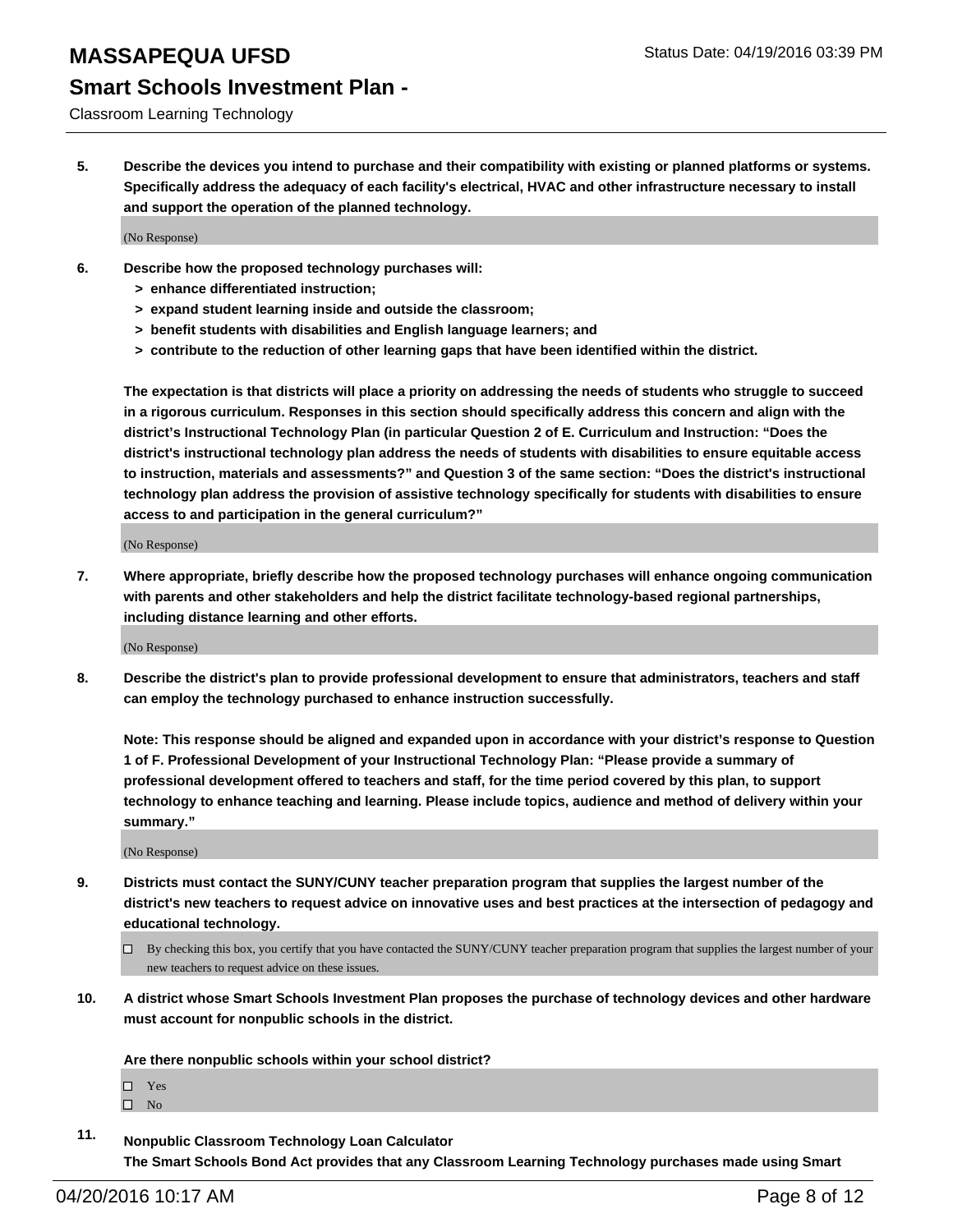Classroom Learning Technology

**Schools funds shall be lent, upon request, to nonpublic schools in the district. However, no school district shall be required to loan technology in amounts greater than the total obtained and spent on technology pursuant to the Smart Schools Bond Act and the value of such loan may not exceed the total of \$250 multiplied by the nonpublic school enrollment in the base year at the time of enactment. See:**

**http://www.p12.nysed.gov/mgtserv/smart\_schools/docs/Smart\_Schools\_Bond\_Act\_Guidance\_04.27.15\_Final.pdf.**

|                                     | 1. Classroom<br>Technology<br>Sub-allocation | 2. Public<br>Enrollment<br>$(2014 - 15)$ | 3. Nonpublic<br><b>Enrollment</b><br>(2014-15)                                                | l 4. Sum of<br>Public and<br>Nonpublic<br>Enrollment | 15. Total Per<br>Pupil Sub-<br>lallocation | 6. Total<br>Nonpublic Loan<br>Amount |
|-------------------------------------|----------------------------------------------|------------------------------------------|-----------------------------------------------------------------------------------------------|------------------------------------------------------|--------------------------------------------|--------------------------------------|
| Calculated Nonpublic Loan<br>Amount |                                              |                                          | (No Response)   (No Response)   (No Response)   (No Response)   (No Response)   (No Response) |                                                      |                                            |                                      |

**12. To ensure the sustainability of technology purchases made with Smart Schools funds, districts must demonstrate a long-term plan to maintain and replace technology purchases supported by Smart Schools Bond Act funds. This sustainability plan shall demonstrate a district's capacity to support recurring costs of use that are ineligible for Smart Schools Bond Act funding such as device maintenance, technical support, Internet and wireless fees, maintenance of hotspots, staff professional development, building maintenance and the replacement of incidental items. Further, such a sustainability plan shall include a long-term plan for the replacement of purchased devices and equipment at the end of their useful life with other funding sources.**

 $\Box$  By checking this box, you certify that the district has a sustainability plan as described above.

**13. Districts must ensure that devices purchased with Smart Schools Bond funds will be distributed, prepared for use, maintained and supported appropriately. Districts must maintain detailed device inventories in accordance with generally accepted accounting principles.**

 $\Box$  By checking this box, you certify that the district has a distribution and inventory management plan and system in place.

**14. If you are submitting an allocation for Classroom Learning Technology complete this table. Note that the calculated Total at the bottom of the table must equal the Total allocation for this category that you entered in the SSIP Overview overall budget.**

|                          | Sub-Allocation |
|--------------------------|----------------|
| Interactive Whiteboards  | (No Response)  |
| <b>Computer Servers</b>  | (No Response)  |
| <b>Desktop Computers</b> | (No Response)  |
| <b>Laptop Computers</b>  | (No Response)  |
| <b>Tablet Computers</b>  | (No Response)  |
| Other Costs              | (No Response)  |
| Totals:                  |                |

| Select the allowable expenditure | Item to be purchased | Quantity      | Cost per Item | <b>Total Cost</b> |
|----------------------------------|----------------------|---------------|---------------|-------------------|
| type.                            |                      |               |               |                   |
| Repeat to add another item under |                      |               |               |                   |
| each type.                       |                      |               |               |                   |
| (No Response)                    | (No Response)        | (No Response) | (No Response) | (No Response)     |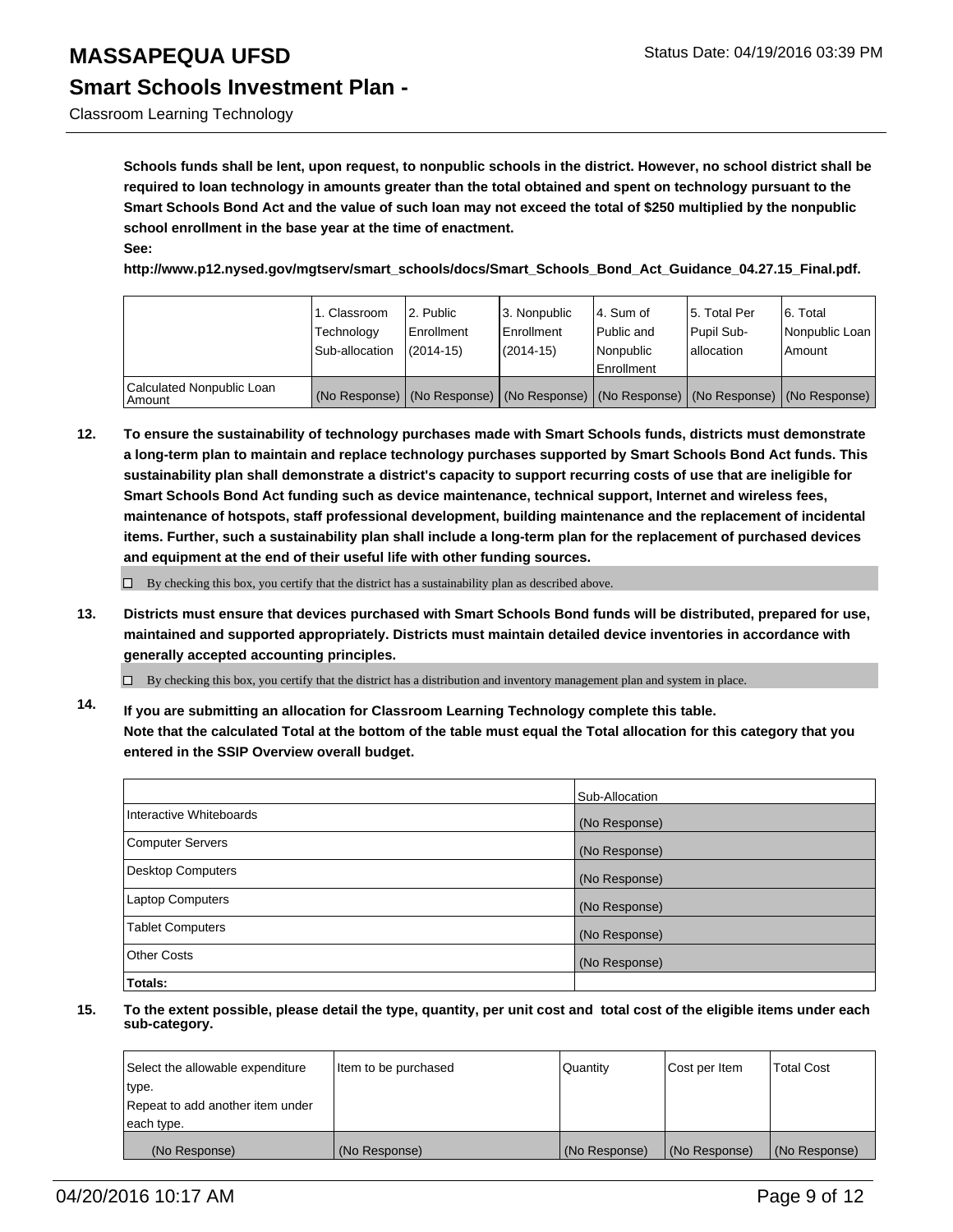#### Pre-Kindergarten Classrooms

**1. Provide information regarding how and where the district is currently serving pre-kindergarten students and justify the need for additional space with enrollment projections over 3 years.**

(No Response)

- **2. Describe the district's plan to construct, enhance or modernize education facilities to accommodate prekindergarten programs. Such plans must include:**
	- **Specific descriptions of what the district intends to do to each space;**
	- **An affirmation that pre-kindergarten classrooms will contain a minimum of 900 square feet per classroom;**
	- **The number of classrooms involved;**
	- **The approximate construction costs per classroom; and**
	- **Confirmation that the space is district-owned or has a long-term lease that exceeds the probable useful life of the improvements.**

(No Response)

**3. Smart Schools Bond Act funds may only be used for capital construction costs. Describe the type and amount of additional funds that will be required to support ineligible ongoing costs (e.g. instruction, supplies) associated with any additional pre-kindergarten classrooms that the district plans to add.**

(No Response)

**4. All plans and specifications for the erection, repair, enlargement or remodeling of school buildings in any public school district in the State must be reviewed and approved by the Commissioner. Districts that plan capital projects using their Smart Schools Bond Act funds will undergo a Preliminary Review Process by the Office of Facilities Planning.**

| Project Number |  |
|----------------|--|
| (No Response)  |  |

**5. If you have made an allocation for Pre-Kindergarten Classrooms, complete this table. Note that the calculated Total at the bottom of the table must equal the Total allocation for this category that you**

**entered in the SSIP Overview overall budget.**

|                                          | Sub-Allocation |
|------------------------------------------|----------------|
| Construct Pre-K Classrooms               | (No Response)  |
| Enhance/Modernize Educational Facilities | (No Response)  |
| Other Costs                              | (No Response)  |
| Totals:                                  |                |

| Select the allowable expenditure | Item to be purchased | Quantity      | Cost per Item | <b>Total Cost</b> |
|----------------------------------|----------------------|---------------|---------------|-------------------|
| type.                            |                      |               |               |                   |
| Repeat to add another item under |                      |               |               |                   |
| each type.                       |                      |               |               |                   |
| (No Response)                    | (No Response)        | (No Response) | (No Response) | (No Response)     |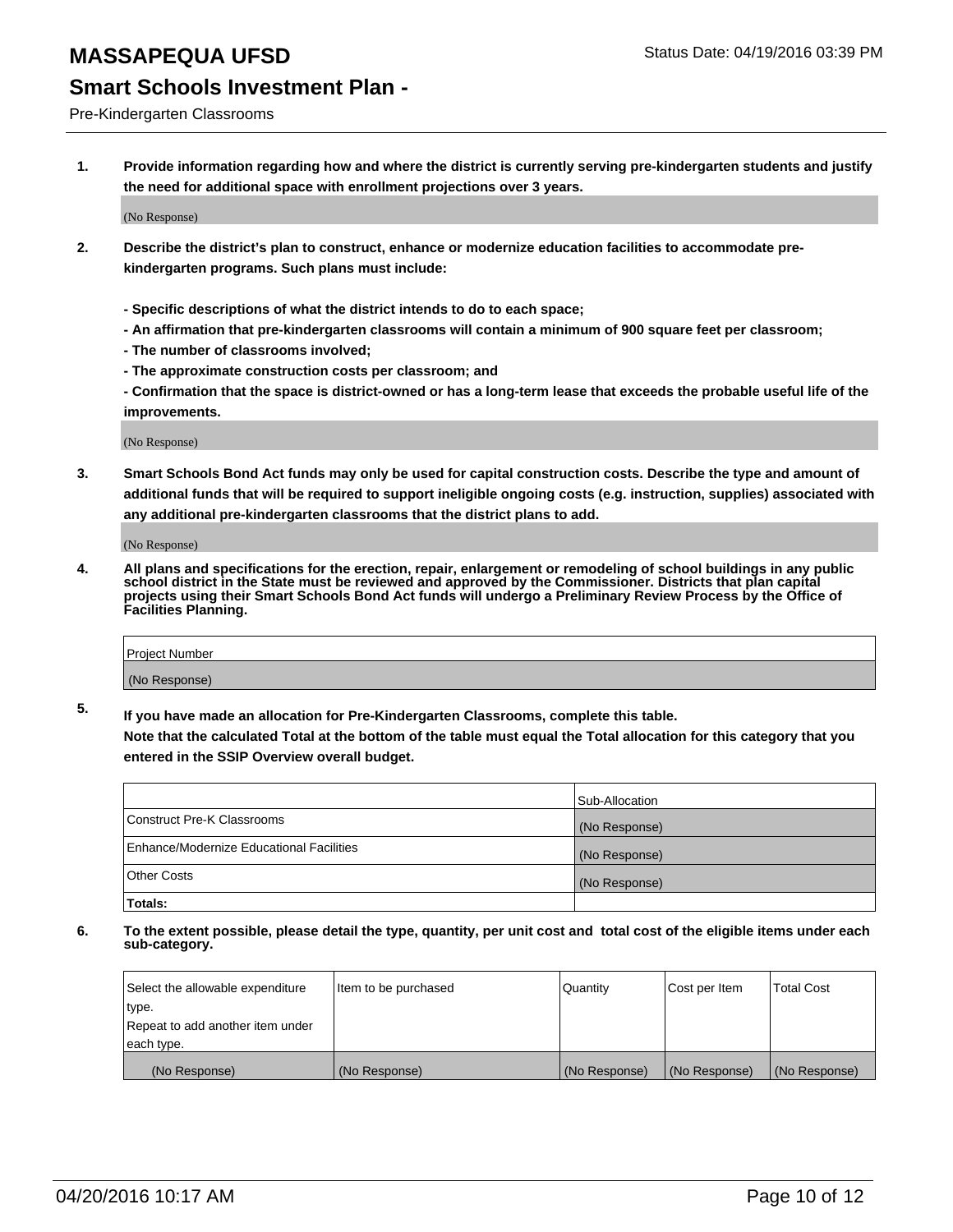## **Smart Schools Investment Plan -**

Replace Transportable Classrooms

**1. Describe the district's plan to construct, enhance or modernize education facilities to provide high-quality instructional space by replacing transportable classrooms.**

(No Response)

**2. All plans and specifications for the erection, repair, enlargement or remodeling of school buildings in any public school district in the State must be reviewed and approved by the Commissioner. Districts that plan capital projects using their Smart Schools Bond Act funds will undergo a Preliminary Review Process by the Office of Facilities Planning.**

| Project Number |  |
|----------------|--|
|                |  |
| (No Response)  |  |

**3. For large projects that seek to blend Smart Schools Bond Act dollars with other funds, please note that Smart Schools Bond Act funds can be allocated on a pro rata basis depending on the number of new classrooms built that directly replace transportable classroom units.**

**If a district seeks to blend Smart Schools Bond Act dollars with other funds describe below what other funds are being used and what portion of the money will be Smart Schools Bond Act funds.**

(No Response)

**4. If you have made an allocation for Replace Transportable Classrooms, complete this table. Note that the calculated Total at the bottom of the table must equal the Total allocation for this category that you entered in the SSIP Overview overall budget.**

|                                                | Sub-Allocation |
|------------------------------------------------|----------------|
| Construct New Instructional Space              | (No Response)  |
| Enhance/Modernize Existing Instructional Space | (No Response)  |
| <b>Other Costs</b>                             | (No Response)  |
| Totals:                                        |                |

| Select the allowable expenditure | Item to be purchased | <b>Quantity</b> | Cost per Item | <b>Total Cost</b> |
|----------------------------------|----------------------|-----------------|---------------|-------------------|
| type.                            |                      |                 |               |                   |
| Repeat to add another item under |                      |                 |               |                   |
| each type.                       |                      |                 |               |                   |
| (No Response)                    | (No Response)        | (No Response)   | (No Response) | (No Response)     |